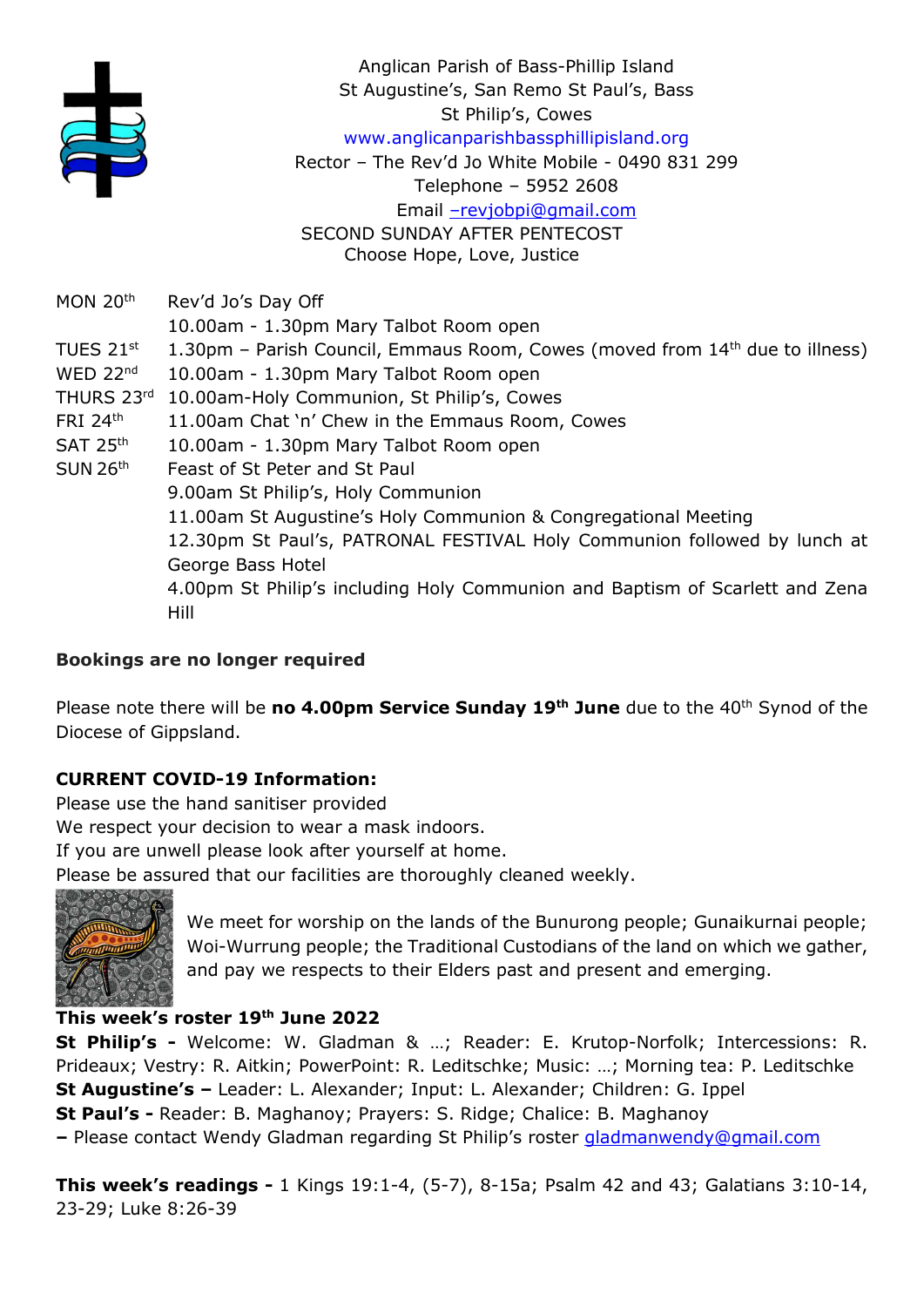#### Next week's roster 26<sup>th</sup> June 2022

St Philip's - Welcome: E. Krutop-Norfolk & M. Wright; Reader: ….; Intercessions: Rev. Jo; Vestry: C. Hill; PowerPoint: L. Heflingers; Music: …; Morning tea: P. Casey St Paul's - Reader: L. Ridge; Prayers: L. Maghanoy; Chalice: A. Gloria

Next week's readings -  $26<sup>th</sup>$  June Feast of St Peter and St Paul Acts 12:1-11; Psalm 87; 2 Timothy 4:6-8, 17-18; John 21:15-22

SOMETHING FOR THE CHILDREN Glenys has subscribed to a weekly children's activity sheet. The activities follow the lectionary. If you have grandchildren coming to a service or know of children attending she would be happy to forward this on to you so you can print out as needed. You can email her on glenys.stacs@gmail.com

#### The Sentence of the Day

God anointed Jesus of Nazareth with the Holy Spirit and with power; and he went about doing good and healing all who were oppressed by the devil, for God was with him.

#### The Collect of the Day

Pour out upon us, O God, the power and wisdom of your Spirit, so that we, who have been baptised into Christ and made your children through faith, may know your Son's power to heal, and, being made one in him, may overcome all barriers that divide us; through our Lord Jesus Christ, who lives and reigns with you in the unity of the Holy Spirit, one God, for ever and ever. Amen.

# 1 Kings 19:1-4, 8-15a

Ahab told Jezebel all that Elijah had done, and how he had killed all the prophets with the sword. <sup>2</sup> Then Jezebel sent a messenger to Elijah, saying, 'So may the gods do to me, and more also, if I do not make your life like the life of one of them by this time tomorrow.'<sup>3</sup> Then he was afraid; he got up and fled for his life, and came to Beer-sheba, which belongs to Judah; he left his servant there.

<sup>4</sup> But he himself went a day's journey into the wilderness, and came and sat down under a solitary broom tree. He asked that he might die: 'It is enough; now, O LORD, take away my life, for I am no better than my ancestors.'

<sup>8</sup> He got up, and ate and drank; then he went in the strength of that food for forty days and forty nights to Horeb the mount of God. <sup>9</sup> At that place he came to a cave, and spent the night there.

Then the word of the LORD came to him, saying, 'What are you doing here, Elijah?' <sup>10</sup> He answered, 'I have been very zealous for the LORD, the God of hosts; for the Israelites have forsaken your covenant, thrown down your altars, and killed your prophets with the sword. I alone am left, and they are seeking my life, to take it away.'

<sup>11</sup> He said, 'Go out and stand on the mountain before the LORD, for the LORD is about to pass by.' Now there was a great wind, so strong that it was splitting mountains and breaking rocks in pieces before the LORD, but the LORD was not in the wind; and after the wind an earthquake, but the LORD was not in the earthquake;  $12$  and after the earthquake a fire, but the LORD was not in the fire; and after the fire a sound of sheer silence. <sup>13</sup> When Elijah heard it, he wrapped his face in his mantle and went out and stood at the entrance of the cave. Then there came a voice to him that said, 'What are you doing here, Elijah?' <sup>14</sup> He answered, 'I have been very zealous for the LORD, the God of hosts; for the Israelites have forsaken your covenant, thrown down your altars, and killed your prophets with the sword. I alone am left, and they are seeking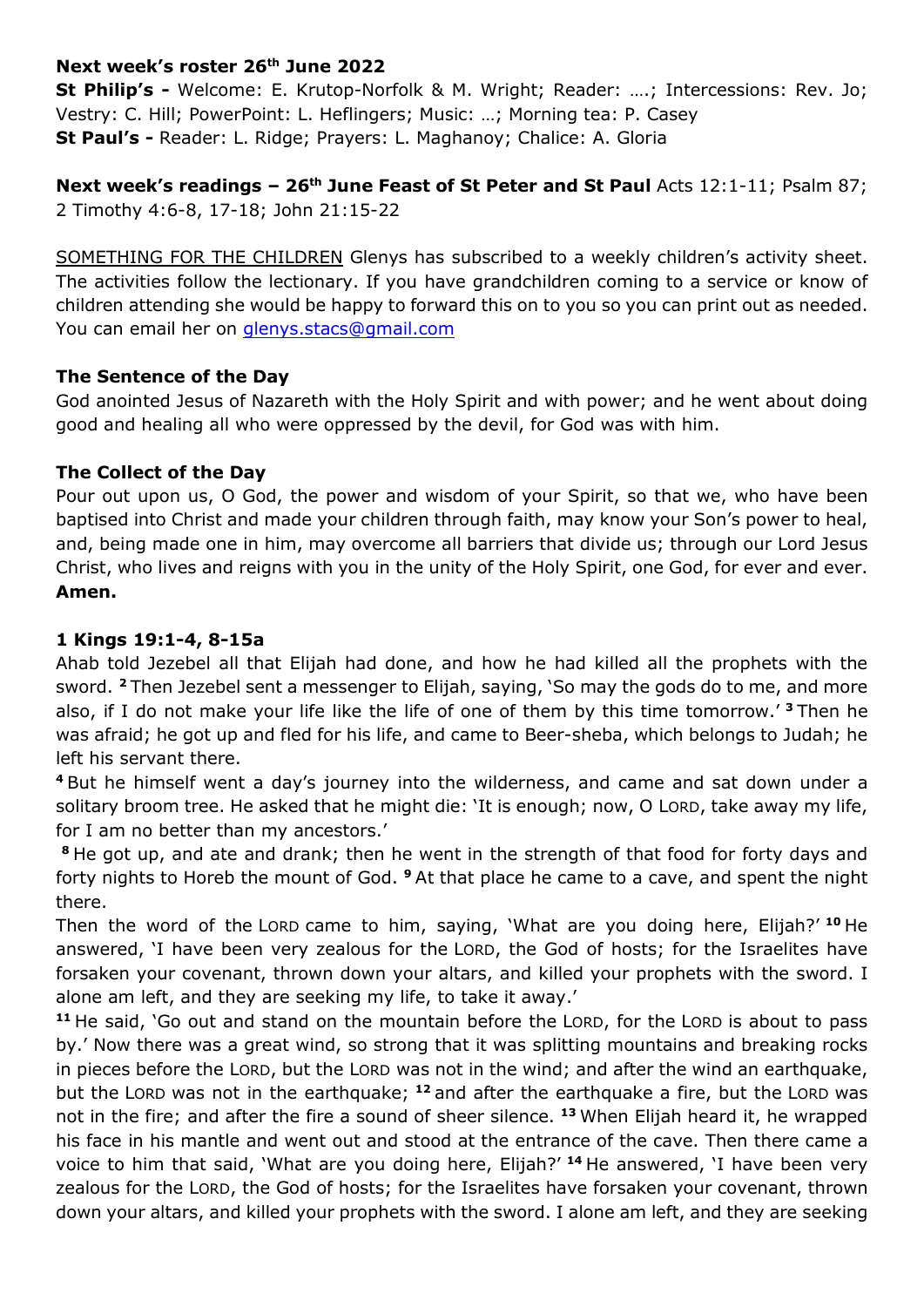my life, to take it away.' <sup>15</sup> Then the LORD said to him, 'Go, and return on your way to the wilderness of Damascus; when you arrive, you shall anoint Hazael as king over Aram. [Silence]

Hear the word of the Lord

#### Thanks be to God

#### Psalms 42 & 43

As the deer longs for the running brooks:

So longs my soul for you, O God.

My soul is thirsty for God, thirsty for the living God:

#### When shall I come and see his face?

My tears have been my food day and night:

While they ask me all day long 'Where now is your God?'

As I pour out my soul by myself, I remember this:

How I went to the house of the Mighty One, into the temple of God.

To the shouts and songs of thanksgiving:

# A multitude keeping high festival.

Why are you so full of heaviness, my soul:

#### And why so unquiet with me?

O put your trust in God:

For I will praise him yet, who is my deliverer and my God.

My soul is heavy within me:

Therefore, I will remember you from the land of Jordan, from Mizar among the hills of Hermon.

Deep calls to deep in the roar of your service:

#### All your waves and breakers have gone over me.

Surely the Lord will grant his loving mercy in the day time:

# And in the night his song will be with me, a prayer to the God of my life.

I will say to God, my rock, 'Why have you forgotten me:

Why must I go like a mourner because the enemy oppresses me?'

Like a sword through my bones, my enemies have mocked me:

While they ask me all day long 'Where now is your God?'

Why are you so full of heaviness, my soul:

# And why so unquiet with me?

O put your trust in God:

For I will praise him yet, who is my deliverer and my God.

Give judgement for me, O God, take up my cause against an ungodly people:

# Deliver me from the deceitful and unjust.

For you are God my refuge – why have you turned me away:

Why must I go like a mourner because the enemy oppresses me?

O send out your light and your truth, and let them lead me:

# Let them guide me to your holy hill and to your dwelling.

Then I shall go to the altar of God, to God my joy and my delight:

# And to the harp I shall sing your praises, O God, my God.

Why are you so full of heaviness, my soul:

# And why so unquiet within me?

O put your trust in God:

# For I will praise him yet, who is my deliverer and my God.

(Response)

Glory to God: Father, Son, and Holy Spirit: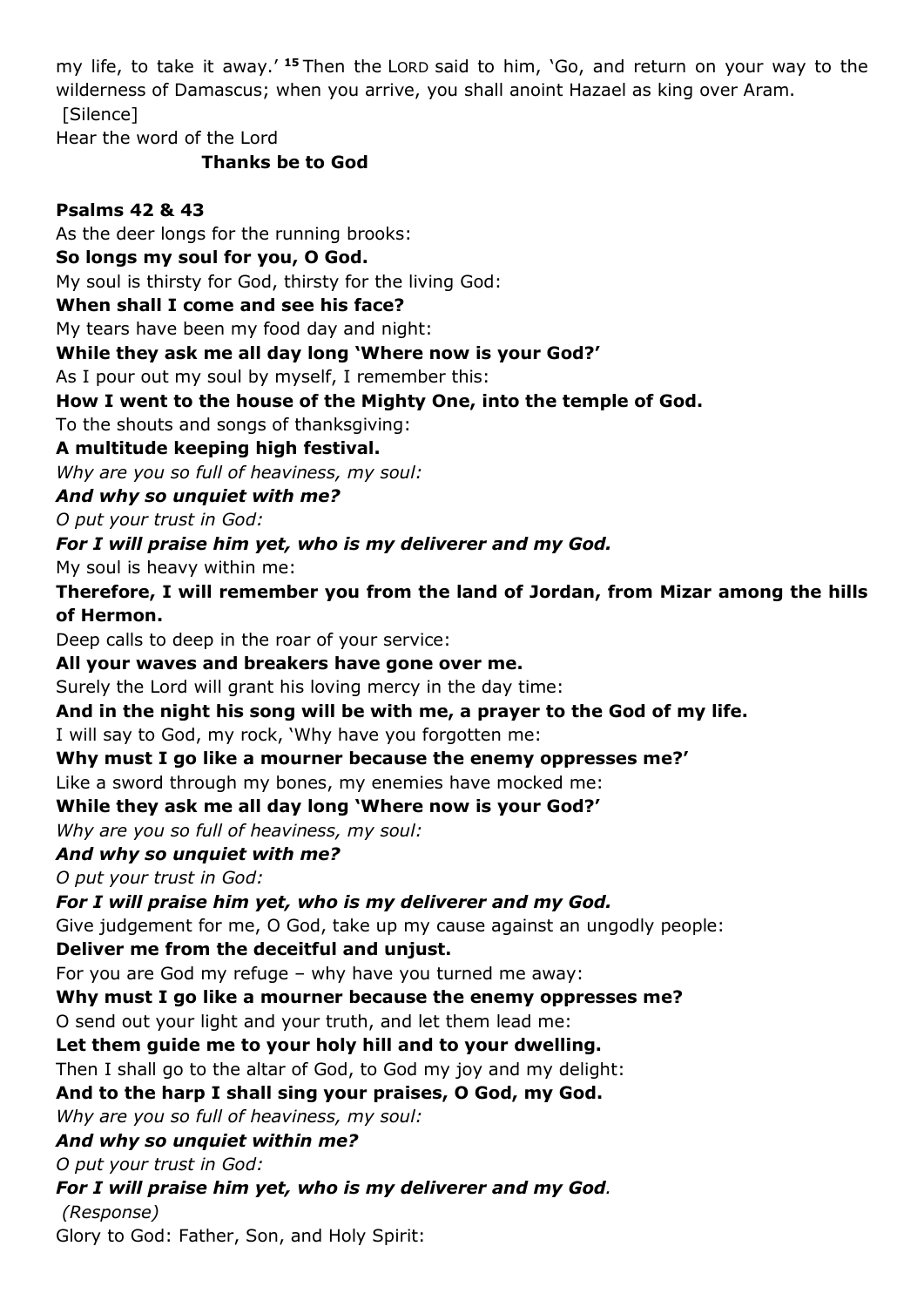# As in the beginning so now, and forever. Amen

#### Galatians 3:10-14, 23-29

<sup>10</sup> For all who rely on the works of the law are under a curse; for it is written, 'Cursed is everyone who does not observe and obey all the things written in the book of the law.' <sup>11</sup> Now it is evident that no one is justified before God by the law; for 'The one who is righteous will live by faith.' <sup>12</sup> But the law does not rest on faith; on the contrary, 'Whoever does the works of the law will live by them.<sup>' 13</sup> Christ redeemed us from the curse of the law by becoming a curse for us—for it is written, 'Cursed is everyone who hangs on a tree'—  $14$  in order that in Christ Jesus the blessing of Abraham might come to the Gentiles, so that we might receive the promise of the Spirit through faith.

<sup>23</sup> Now before faith came, we were imprisoned and guarded under the law until faith would be revealed. <sup>24</sup>Therefore the law was our disciplinarian until Christ came, so that we might be justified by faith.  $25$  But now that faith has come, we are no longer subject to a disciplinarian, <sup>26</sup> for in Christ Jesus you are all children of God through faith. <sup>27</sup> As many of you as were baptized into Christ have clothed yourselves with Christ. <sup>28</sup> There is no longer Jew or Greek, there is no longer slave or free, there is no longer male and female; for all of you are one in Christ Jesus. <sup>29</sup> And if you belong to Christ, then you are Abraham's offspring, heirs according to the promise.

[Silence]

Hear the word of the Lord

# Thanks be to God

The Gospel of our Lord Jesus Christ according to Luke, chapter 8 beginning at verse 26;

# Glory to you, Lord Jesus Christ.

<sup>26</sup> Then they arrived at the country of the Gerasenes, which is opposite Galilee. <sup>27</sup> As he stepped out on land, a man of the city who had demons met him. For a long time he had worn no clothes, and he did not live in a house but in the tombs. <sup>28</sup>When he saw Jesus, he fell down before him and shouted at the top of his voice, 'What have you to do with me, Jesus, Son of the Most High God? I beg you, do not torment me' $-$  <sup>29</sup> for Jesus had commanded the unclean spirit to come out of the man. (For many times it had seized him; he was kept under guard and bound with chains and shackles, but he would break the bonds and be driven by the demon into the wilds.)  $30$  Jesus then asked him, 'What is your name?' He said, 'Legion'; for many demons had entered him. <sup>31</sup> They begged him not to order them to go back into the abyss.

<sup>32</sup> Now there on the hillside a large herd of swine was feeding; and the demons begged Jesus to let them enter these. So he gave them permission. 33 Then the demons came out of the man and entered the swine, and the herd rushed down the steep bank into the lake and was drowned.

<sup>34</sup> When the swineherds saw what had happened, they ran off and told it in the city and in the country. <sup>35</sup> Then people came out to see what had happened, and when they came to Jesus, they found the man from whom the demons had gone sitting at the feet of Jesus, clothed and in his right mind. And they were afraid.  $36$  Those who had seen it told them how the one who had been possessed by demons had been healed.<sup>37</sup> Then all the people of the surrounding country of the Gerasenes asked Jesus to leave them; for they were seized with great fear. So he got into the boat and returned.<sup>38</sup>The man from whom the demons had gone begged that he might be with him; but Jesus sent him away, saying, <sup>39</sup> Return to your home, and declare how much God has done for you.' So he went away, proclaiming throughout the city how much Jesus had done for him.

[Silence]

For the Gospel of the Lord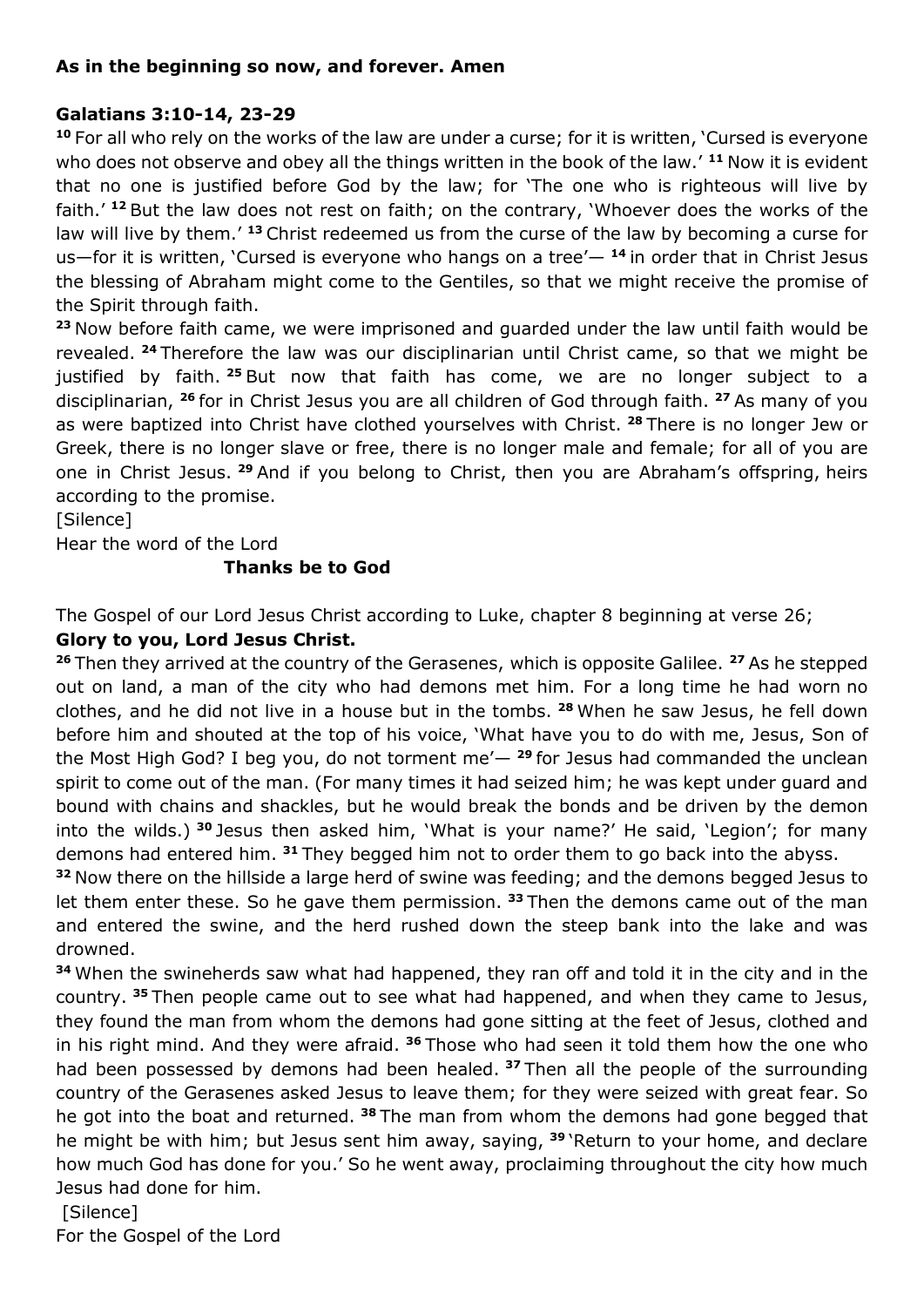#### Praise to you, Lord Jesus Christ

God for whom we long and from whom we turn away, hear the prayers we bring for your people: hear us and answer us.

We pray for the preservation of the earth: for reverence and respect for its diverse ecosystems; for places where waters are polluted, reefs exploited and forests cut down. Cast out our demons of destruction and greed and reclothe us in your spirit that we may learn to live in harmony with creation. God our healer, hear our prayer.

We pray for the peace and prosperity of the world: for the hungry, the homeless and the oppressed; for all who are persecuted because of gender, sexuality, race or creed. Cast out our demons of cruelty and injustice and reclothe us in your spirit that the peoples of the world may live together in in peace. God our healer, hear our prayer.

We pray for the life and mission of the church: for those from whom we are divided by tradition or doctrine; for those who do not know your word or follow your way. Cast out our demons of discord and unbelief and reclothe us in your spirit, that together we may proclaim your gospel in the world. God our healer, hear our prayer.

We pray for the welfare of this community: for all with whom we live and work, learn and play; for our families, our friends, our neighbours and ourselves. Cast out our demons of selfishness and neglect and reclothe us in your spirit, that this community may be a place of welcome and of care. God our healer, hear our prayer.

We pray for the comfort and healing of all in need: for those whose minds are trouble or confused; for the grief-stricken, the lonely, the sick and the dying. Cast out our demons of terror and despair and reclothe us in your spirit, that all who suffer may know your calming presence. God our healer, hear our prayer.

We pray for your mercy on all who have died: those who have died in loneliness or torment; those whom we have loved and remember. Cast out from us all that keep us bounds in the chains of death, that, with all your saints, we may be brought to a joyful resurrection, to live for ever in your presence. God our healer, hear our prayer.

Prayer Accept our prayers through Jesus Christ our Lord who taught us to pray: Our Father who art in heaven, Hallowed be thy name, Thy kingdom come, Thy will be done, On earth as it is in heaven. Give us this day our daily bread. And forgive us our trespasses as we forgive those who trespass against us. Lead us not into temptation But deliver us from evil. For thine is the kingdom, the power, and the glory For ever and for ever. Amen.

THE SENDING OUT OF GOD'S PEOPLE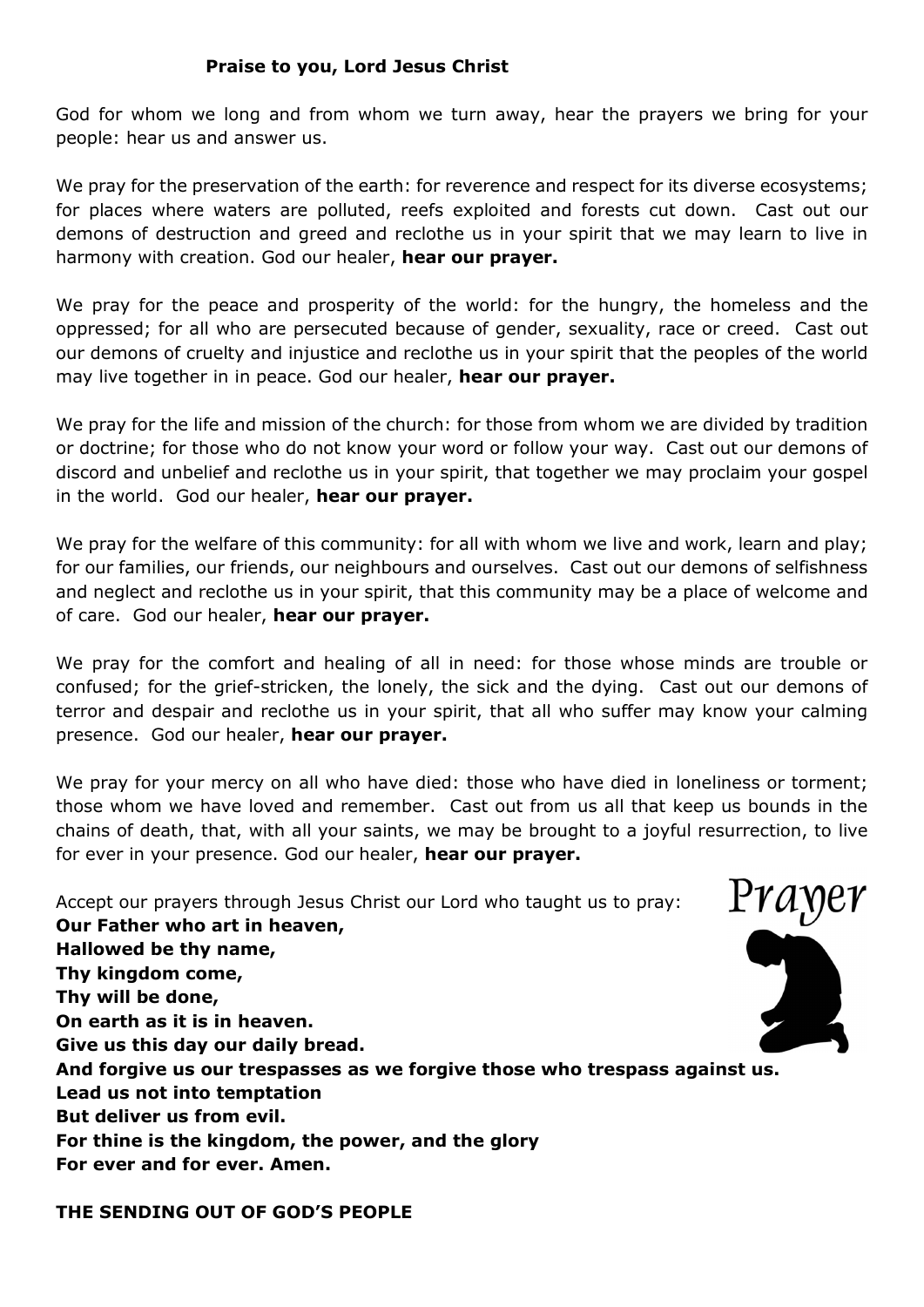Loving God, we thank you for hearing our prayers, feeding us with your word, and encouraging us in our meeting together. Take us and use us to love and serve you all people, in the power of your Spirit and in the name of your Son, Jesus Christ our Lord. Amen.

# A blessing is offered.

May the God of peace equip you with everything good for doing his will, working in you what is pleasing to him, through Jesus Christ, to whom be glory for ever and ever. Amen.

#### **Offertory**

Thank you for your weekly offering it is much needed. During this COVID-19 period and post COVID-19 your offering can be made by either:

- Placing in the offering bowl at any church service. Use plain envelope if preferred
- Please make cheques payable to Anglican Parish Bass-Phillip Island
- Regular or one-off contributions can be made by internet banking to the Parish bank account, using Pay ID 0407410011 (or BSB & Acct No. below)
- Visit any Bendigo Bank branch and deposit cash or cheque to Anglican Parish Bass/Phillip Island BSB: 633 000 / Account Number: 169 629 797. Please put on deposit slip: "Offertory" or "Donation" indicating your usual congregation
- If in Cowes, drop your offering in the donation box at St Philip's, Cowes (located outside the front door of the Church)



# ST PHILIP'S – We recommend parking in the church grounds. Parking in Thompson Avenue is restricted to 1 hour only. 2 hours for those with a Disabled Parking Permit

Safe Church Awareness Workshop

Location: Korumburra Anglican Church 3 Queen Street Korumburra, Victoria Date: Saturday 13 August 2022 Time: 1.00pm to 5.00pm Online registration is essential: https://www.trybooking.com/BXSUY Registrations close Wednesday 10 August at 5pm unless sold out prior Enquiries only: 03 5144 2044 or registryoffice@gippsanglican.org.au

# PARISH HOME GROUPS

Please contact leaders for information

Emmaus Room  $-1$ <sup>st</sup> and 3<sup>rd</sup> Wednesday 1.00pm Leader: Richard and Ann Prideaux Palm Lakes Group – Friday 10.00am Contact Wendy Gladman. Women of the New Testament. San Remo Group –Wednesday 2.00pm in the Mary Talbot Room Leader: John Dawson The Book of Ruth

Bass Home Group –Thursday 5.30pm Leader: Sandy & Les Ridge The Synoptic Gospels

# Helpful websites

Parish website www.anglicanparishbassphillipisland.org Dioceses of Gippsland website www.gippsanglican.org.au Facebook www.facebook.com/stphilipscowes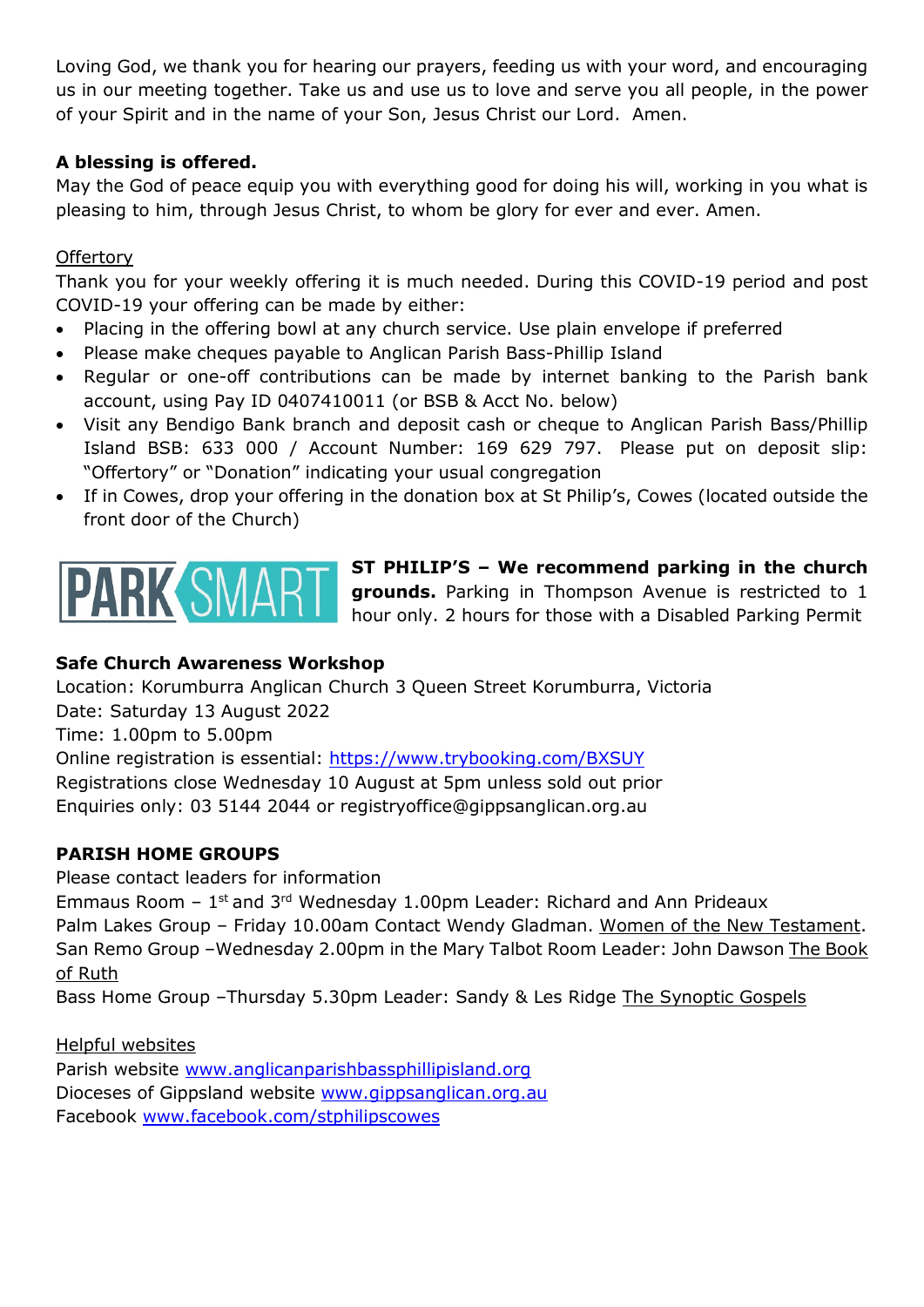Mary Talbot Room - Volunteers to go on a monthly roster are always welcome. Please let Rev'd Jo know if you can help.

Cooks are always welcome to provide the ever popular biscuits, jams and pickles. Reimbursement for the cost of ingredients can be arranged. Rev'd Jo is happy to deliver your baking to MTR as needed.

#### DIARY DATES

Whale Festival June  $30<sup>th</sup>$  – July 3<sup>rd</sup> volunteers needed please contact Rev'd Jo

Sunday 3rd July Congregational Meeting St Philip's and St Paul's 12<sup>th</sup> December Annual Parish Christmas Dinner

You're invited to



A relaxed service for all ages. Contact: revjobpi@gmail.com

People get ready for PARISH TRIVIA NIGHT 19th August, put this date in your diary. Volunteers to assist on the night are needed contact Rev'd Jo



Ladies Guild is organising Thursday lunches in town and church members are invited to come. Dates are as follows: 21 July, Pinos 18 August, R.S.L

Learn a new skill - We are training new vestry helpers and Eucharistic assistants. Speak to Rev'd Jo if you would like to help.